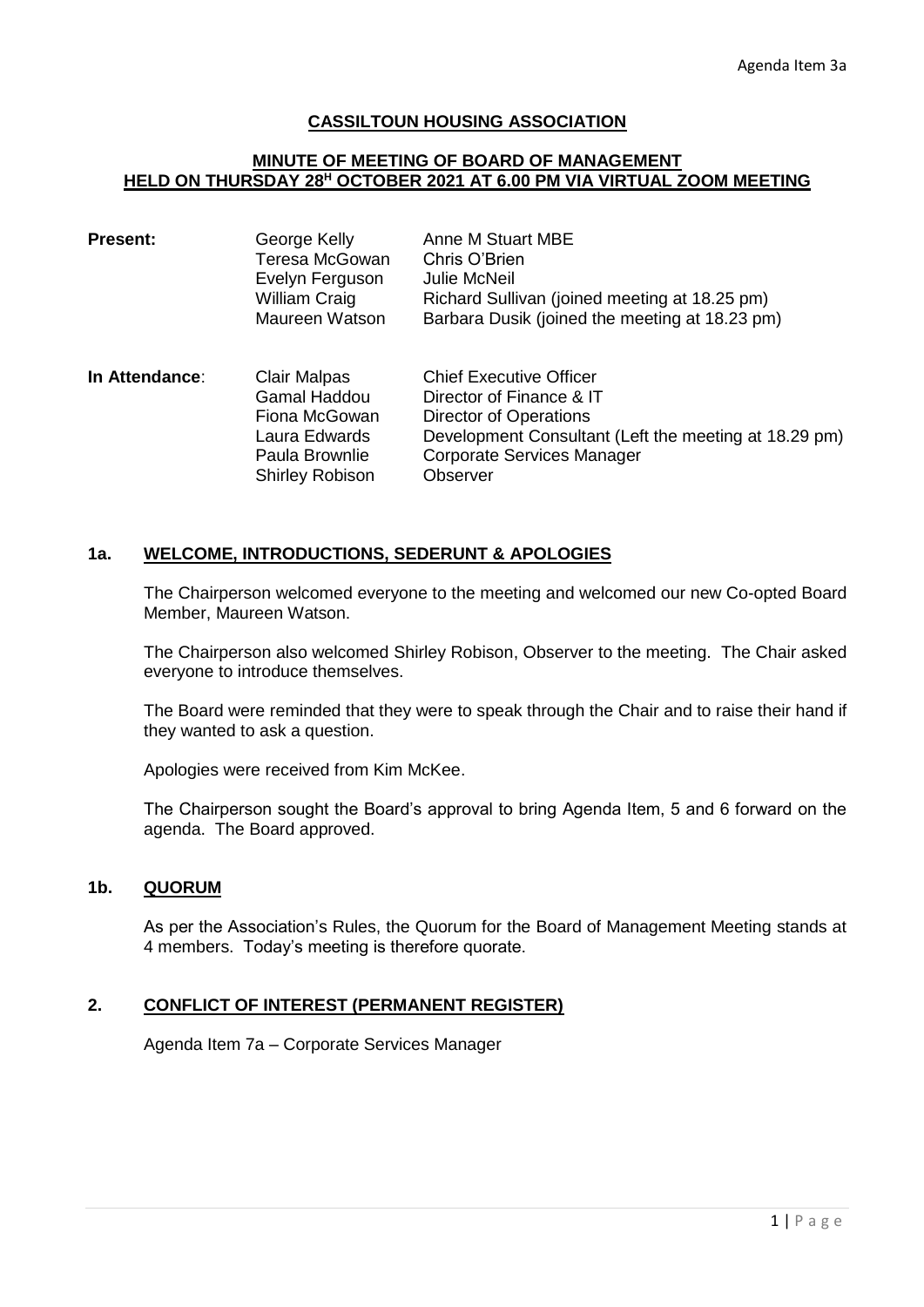## **5. PROGRESS REPORT – PROCUREMENT OF CONTRACTOR FOR GAS SERVICING 2022 - 2025**

Laura Edwards presented the above report previously circulated with the agenda.

As the Board are aware, we are required to procure a contractor for gas servicing for 2022-25. We have been through the first stage of the procurement advert. We received nine responses and we shortlisted 3 firms. *Item redacted as contains commercially sensitive information.*

The tender opening will take place on Friday 10<sup>th</sup> December 2021.

Delegated authority was sought to give the Director of Operations approval to score the Stage 2 written quality assessments and finalise the Stage 2 Balancing Quality and Price calculation for presentation to the Board in January 2022. *The Board unanimously approved this request.*

Julie McNeil enquired if we are carrying out interviews. Laura Edwards intimated that we are seeking written submissions as the focus for Stage 2 is quality assessment and carrying out site visits to local operating centres to verify the written assessments. Scoring will be based on the written submission but may be adjusted depending on the findings at the site visits.

Anna Stuart and Julie McNeil (pending getting time off work) agreed to carry out the site visits. Evelyn Ferguson will step in if Julie is unable to get time off work.

George Kelly and Julie McNeill will attend the tender opening on Friday 10<sup>th</sup> December 2021.

*The Board noted and approved the update with regards to the procurement of the Gas Servicing Contract for 2022-25.*

## **6. BASELINE REPORT ON SUSTAINABILILTY**

Laura Edwards presented the above report previously circulated with the agenda.

As the Board are aware, we have a Sustainability Policy which gets reviewed every 3 years. The policy focuses on development aspects ie use of sustainable boilers, dual flush toilets etc.. Last year at the review of the policy we agreed to expand the policy to a wider context and set some targets.

Laura Edwards explained that the SHR are likely to be taking more of an interest in what RSLs are doing with regards to Sustainability in the future.

The document circulated summarised what we are currently doing and how we intend to improve on sustainability, ie investment in major repairs, community and in the workplace.

Appendix 1 of the report outlines the current baseline position as to how we are currently meeting the aspirations of the Sustainability Policy along with an indication as to how we will identify actions we need to take to make improvements in our approach. The SMT will be reviewing this every 6 months with a view to proposing challenging but achievable targets on an annual basis, covering new developments, maintenance contracts general operations and office management.

Teresa McGowan enquired if we are working sustainability into our new build. Laura Edwards confirmed that we are ie the products and types of products that we use and the lifespan of the products. Our new build development at Castlemilk Drive needed to meet the GCC's Glasgow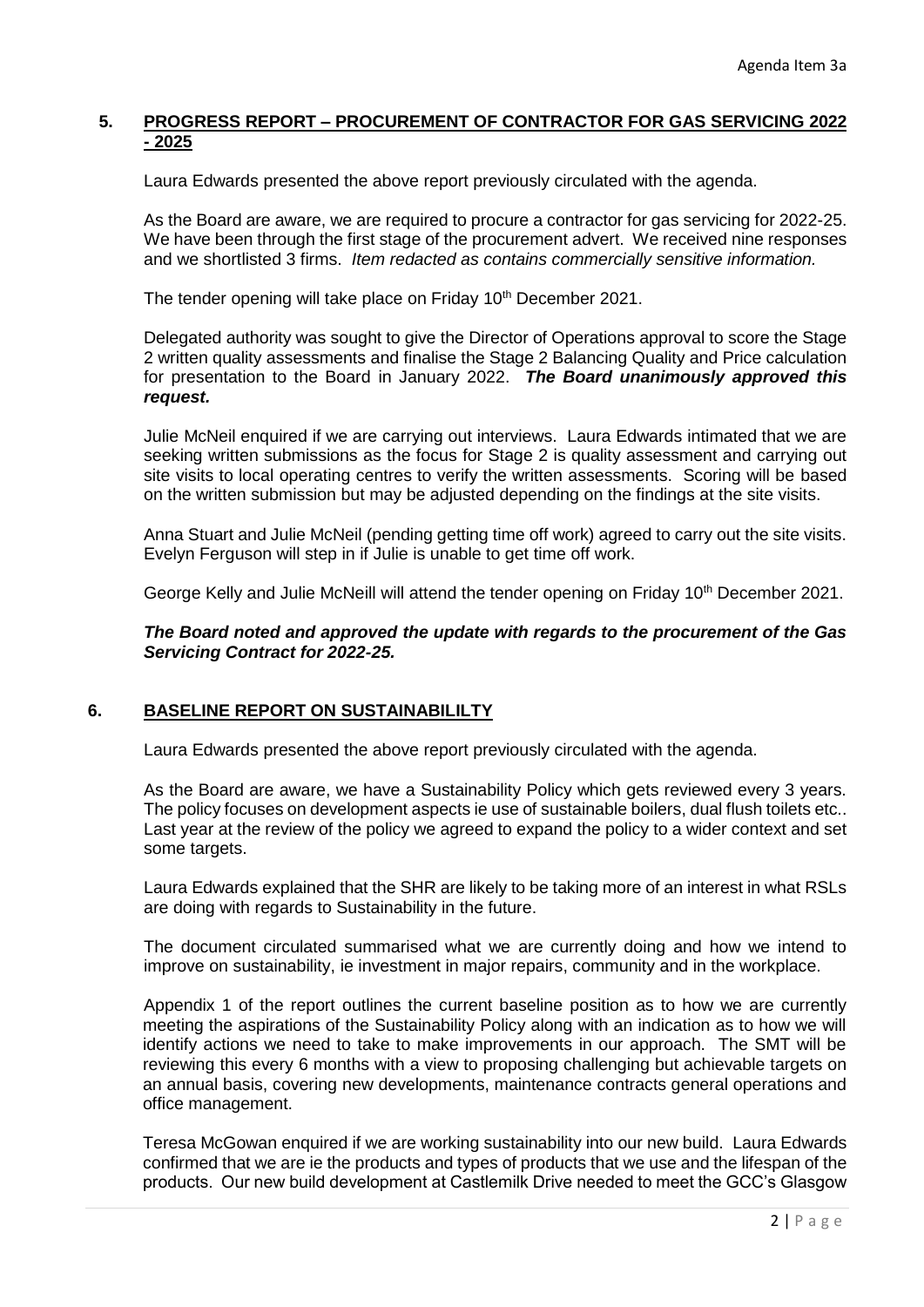Standard which has built into it many sustainability standards. If the Nursery Site goes ahead, we will need to be looking at sustainability in this site.

Teresa McGowan also asked re the electric ducts for electric cars. Laura Edwards confirmed that this is a standard requirement.

Julie McNeil enquired if the increase of sustainability in our properties etc would have an impact on our Business Plan. The Director of Finance & IT confirmed that there will be definite costs. Discussion among RSLs are enquiring if HAG rates are sufficient to allow for sustainability and extra costs within the development process. We will need to be looking at it for our existing stock and not just newbuild.

George Kelly intimated that the Association are currently looking at sustainability with regards to ESSHH2.

### **18.23 pm - Barbara Dusik joined the meeting.**

Evelyn Ferguson intimated that we will need to look at fuel poverty in our new build programmes. Laura Edwards confirmed that in the newbuild properties we use the right materials to get good insulation etc. We achieve good quality "fabric first" design.

Laura Edwards confirmed that we have a sustainability consultant for the Nursery Site. If we move forward with the Nursery Site, sustainability will have moved on as it is a fast moving topic and they will be able to advise us accordingly.

Anna Stuart intimated that when visiting the Castlemilk Drive site, it was evident through the heat of the properties that sustainable products were used.

#### **18.25 pm – Richard Sullivan joined the meeting.**

Julie McNeil commented that one of our biggest challenges going forward will be in regards to our old stock.

Director of Operations confirmed that in response to the Stock Condition Survey and when we got out to procure our Major Repairs Contractors we will be looking at sustainability.

#### *The Board noted and approved the contents of the Baseline Report on Sustainability.*

**18.29 pm - Laura Edwards left the meeting.**

#### **3a. MINUTE OF MEETING HELD ON 29TH SEPTEMBER 2021**

### **Amendment to the Minute of meeting held on 29th September 2021 : Small minor typing errors to page 7, page 9 and page 11. Minutes to be amended.**

The minute of meeting held on 29<sup>th</sup> September 2021 where noted and approved on the motion of Anna Stuart MBE and seconded by Chris O'Brien.

## **3b. MATTERS ARISING FROM MEETING HELD ON 29TH SEPTEMBER 2021**

**Page 7, Item 5b: Technical Service Performance:** The Chief Executive informed the meeting that the matter in relation to the window programme in the Ballantay area with Sidey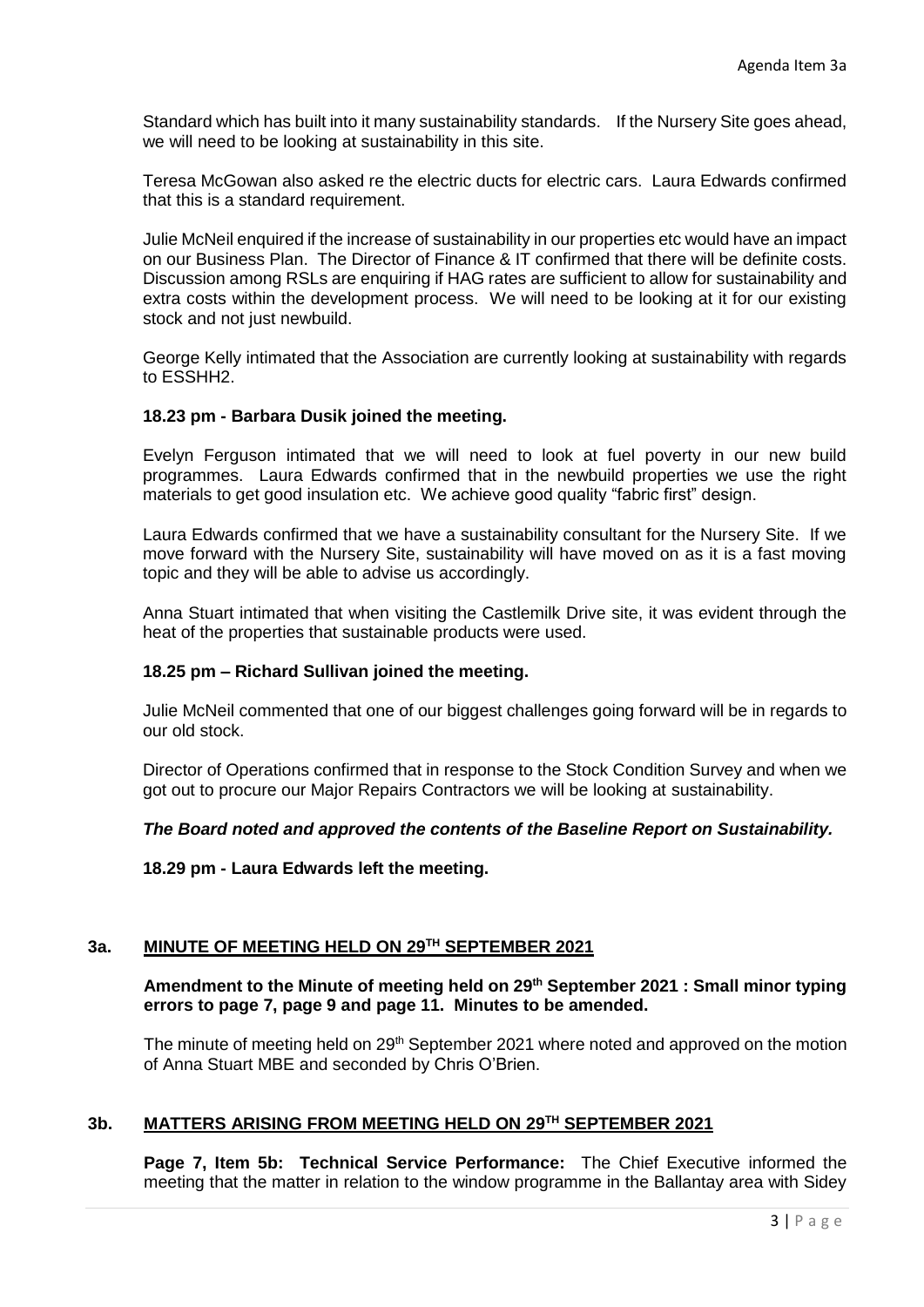is still outstanding. We are still awaiting the costs from Sidey with regards to the additional requirements. Director of Operations is in regular talks with Sidey and it is hoped that we are able to provide the Board with an update at the next Board meeting.

**Page 10, Item 7: Request for housing Afghanistan Refugees:** The Chief Executive intimated that the Director of Operations had received further information yesterday re the requirements and it is proposed to come back to the Board with any proposals at the next meeting.

# **3c. ACTION LIST FROM MEETING HELD ON 29TH SEPTEMBER 2021**

| 1.  | Asbestos Management Plan will be<br>presented as part of the next Operations<br><b>Technical Report</b>                                                                            | Housing<br>Manager<br>(Property) | of<br>plan<br>Outline<br>being<br>presented to H&S Committee<br>Monday 21 <sup>st</sup> June 21, plan will<br>then be created and presented<br>to future Board Meeting as<br>part of Technical Report |
|-----|------------------------------------------------------------------------------------------------------------------------------------------------------------------------------------|----------------------------------|-------------------------------------------------------------------------------------------------------------------------------------------------------------------------------------------------------|
| 2.  | Scottish<br>Government<br>have<br>issued                                                                                                                                           | Housing                          | DoO has confirmed that we                                                                                                                                                                             |
|     | guidance on EESSH2 and workshops<br>have been set up to take Board through<br>the guidance on 11th August 2021 and<br>18th August.                                                 | Manager<br>(Property)            | with<br>cannot<br>progress<br>workshops pending<br>the<br>completion<br>of<br>the<br><b>Stock</b><br>Condition Survey.                                                                                |
|     |                                                                                                                                                                                    |                                  |                                                                                                                                                                                                       |
| 3.  | The Board unanimously approved to<br>procure a contractor to fulfil the terms of<br>the funding from the Social Housing Fund<br>Improved Walking and Cycling<br>for<br>Facilities. | D <sub>o</sub> O                 | Project Plan in Place Board,<br>QS working on Brief will be<br>updated through<br>next<br>operational report.                                                                                         |
| 4.  | Benchmarking on reactive repair costs to<br>be carried out Qrt 3                                                                                                                   | DoF/IT                           | Report to be carried out by<br>Quarter 3                                                                                                                                                              |
| 5.  | Board recruitment - Board agreed to wait<br>until after AGM which will give time for<br>Dev<br>Manager<br>Comm<br>to<br>assess<br>community uptake                                 | <b>CEO</b>                       | Ongoing                                                                                                                                                                                               |
|     |                                                                                                                                                                                    |                                  |                                                                                                                                                                                                       |
| 6.  | Complaints Report to include comparison<br>with 2019/20                                                                                                                            | <b>CSM</b>                       | Included in Complaints report<br>being presented to Board at<br>meeting on 28 October 2021                                                                                                            |
| 7.  | Review of office opening hours at the end<br>of December 2021                                                                                                                      | <b>CEO</b>                       | To<br>be reported at Board<br>meeting in November 2021                                                                                                                                                |
|     |                                                                                                                                                                                    |                                  |                                                                                                                                                                                                       |
| 8.  | Court actions approved                                                                                                                                                             | HM(S)                            | Completed                                                                                                                                                                                             |
| 9.  | Medical Adaptations Policy - approved.<br>Policy register to be updated                                                                                                            | <b>CSM</b>                       | Completed                                                                                                                                                                                             |
| 10. | At next Operations Sub Committee<br>discussion re 15 furnished flats to take<br>place                                                                                              | DoO                              | scheduled for<br>Next meeting<br>January 2022                                                                                                                                                         |
|     |                                                                                                                                                                                    |                                  |                                                                                                                                                                                                       |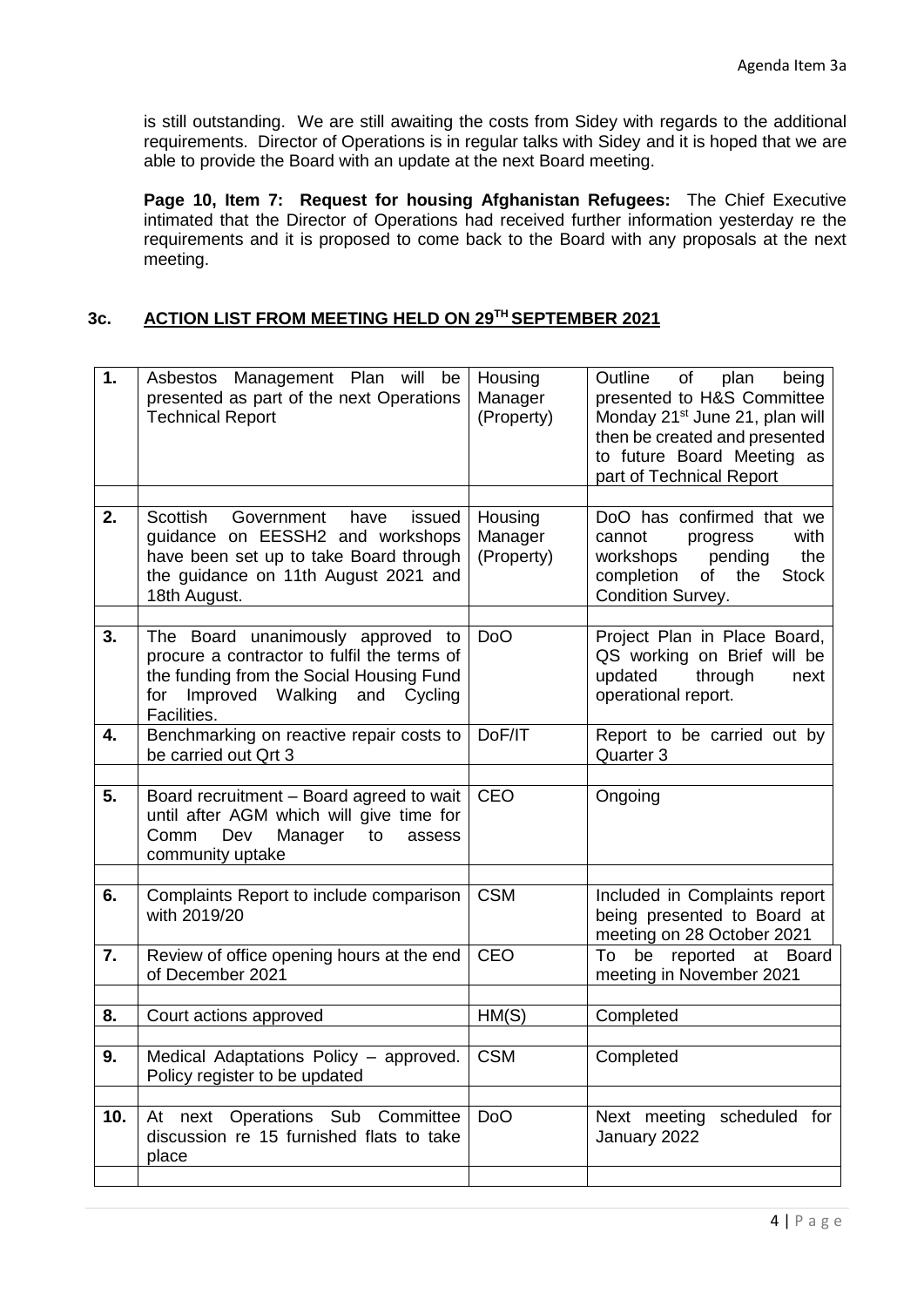| 11. | Update on Afghanistan Refugees to be<br>provided to board at next meeting if<br>decision is not needed urgently Board<br>members will be contacted | HM(S)      | To be updated at meeting on<br>28 <sup>th</sup> October 2021                                                                                                                                                                     |
|-----|----------------------------------------------------------------------------------------------------------------------------------------------------|------------|----------------------------------------------------------------------------------------------------------------------------------------------------------------------------------------------------------------------------------|
|     |                                                                                                                                                    |            |                                                                                                                                                                                                                                  |
| 12. | DoF/IT to produce a report for next<br>meeting re valuation for both pension<br>schemes and the past deficit liability                             | DoF/IT     | To be presented at board<br>meeting on 28 <sup>th</sup> October 2021                                                                                                                                                             |
|     |                                                                                                                                                    |            |                                                                                                                                                                                                                                  |
| 13. | Assurance Statement – approved. To be<br>updated to SHR Portal                                                                                     | <b>CEO</b> | Completed                                                                                                                                                                                                                        |
|     |                                                                                                                                                    |            |                                                                                                                                                                                                                                  |
| 14. | Governance Timetable - approved with<br>the resurrection of the Operations Sub<br>Committee. Diaries to be updated.                                | <b>CSM</b> | Completed                                                                                                                                                                                                                        |
|     |                                                                                                                                                    |            |                                                                                                                                                                                                                                  |
| 15. | Donation policy - approved.<br>Policy<br>Register to be updated                                                                                    | <b>CSM</b> | Completed                                                                                                                                                                                                                        |
|     |                                                                                                                                                    |            |                                                                                                                                                                                                                                  |
| 16. | CCTV Camera – to be taken over from the<br>Trust                                                                                                   | CEO        | To be presented to the Trust at<br>meeting on 1 <sup>st</sup> Dec 2021.<br>Teresa McGowan enquired if<br>there will be a cost for the<br>transfer.<br>There may be a<br>maintenance cost but CEO can<br>report back to the Board |
|     |                                                                                                                                                    |            |                                                                                                                                                                                                                                  |
| 17. | Policy register to be updated with the<br>removal of Policy Statement on Scottish<br><b>Assured Tenancy Agreement"</b>                             | <b>CSM</b> | Completed                                                                                                                                                                                                                        |

## **3d. MINUTE OF MEETING HELD ON 8 TH OCTOBER 2021**

The minute of meeting held on  $8<sup>th</sup>$  October 2021 were noted and approved on the motion of Teresa McGowan and seconded by Chris O'Brien.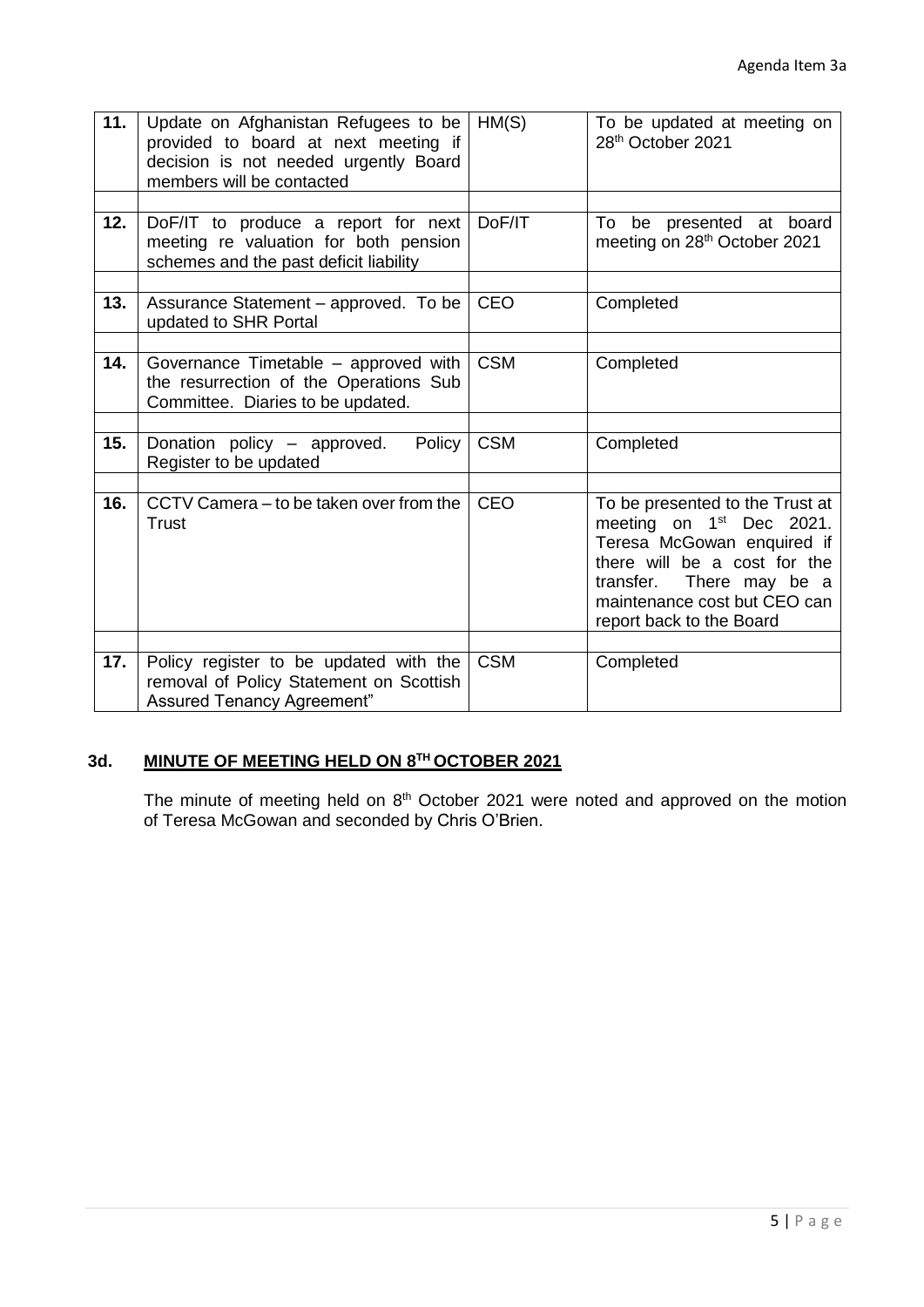## **3e. MATTERS ARISING FROM MEETING HELD ON 8 TH OCTOBER 2021**

**Page 1, Item 3: Co-opted Board Members:** *item redacted as contains sensitive information.* 

### **3f. ACTION LIST FROM MEETING HELD ON 8 TH OCTOBER 2021**

|    | <b>Details</b>                                                                                  | <b>Person</b><br><b>Responsible</b> | <b>Status</b>          |
|----|-------------------------------------------------------------------------------------------------|-------------------------------------|------------------------|
| 1. | Co-opted Board Members -<br>SHR to be notified                                                  | Chair                               | Completed              |
|    |                                                                                                 |                                     |                        |
| 2. | Change of date for next board   CSM<br>meeting $-$ Thursday<br>28 <sup>th</sup><br>October 2021 |                                     | Board members notified |
|    |                                                                                                 |                                     |                        |
| 2. | Overtime for Operations Team   CEO<br>- authorised                                              |                                     | Completed              |

## **4. CHAIR'S REPORT**

#### **Tuesday 12th October - Garden Food Festival**

Attended the Garden food Festival in the Stables garden. The event was well attended, and everyone enjoyed sampling the beetroot soup, pizza's and sandwiches.

There were vegetable bags for everyone to pick up and lots of activities for the children, designing their own recipes picking apples, and colouring in.

It is events like this that categorically help to create good communities.

Thanks to all the volunteers, staff and partners for making it such a good day.

Thursday 14<sup>th</sup> was another day spent in the garden again well attended even though the rain spattered down.

#### **Monday 18th October - Attended the Health and Safety Landlord Sub Committee Meeting**

The agenda included: anti' social behaviour, construction design and management, cleaning and cleanliness, electrical safety, fire safety in houses and common closes and gas safety inspection.

An event risk management report will be brought to the H&S Committee by Paddy and Stuart at a later date.

### **Tuesday 19th October - Attended Discipline and Grievance workshop facilitated by Natasha Gordon from GCVS**.

Very good workshop review for some experienced board members and new learning for those new to the board. The ACAS Code of disciplinary and grievance practice was fully explained and discussed.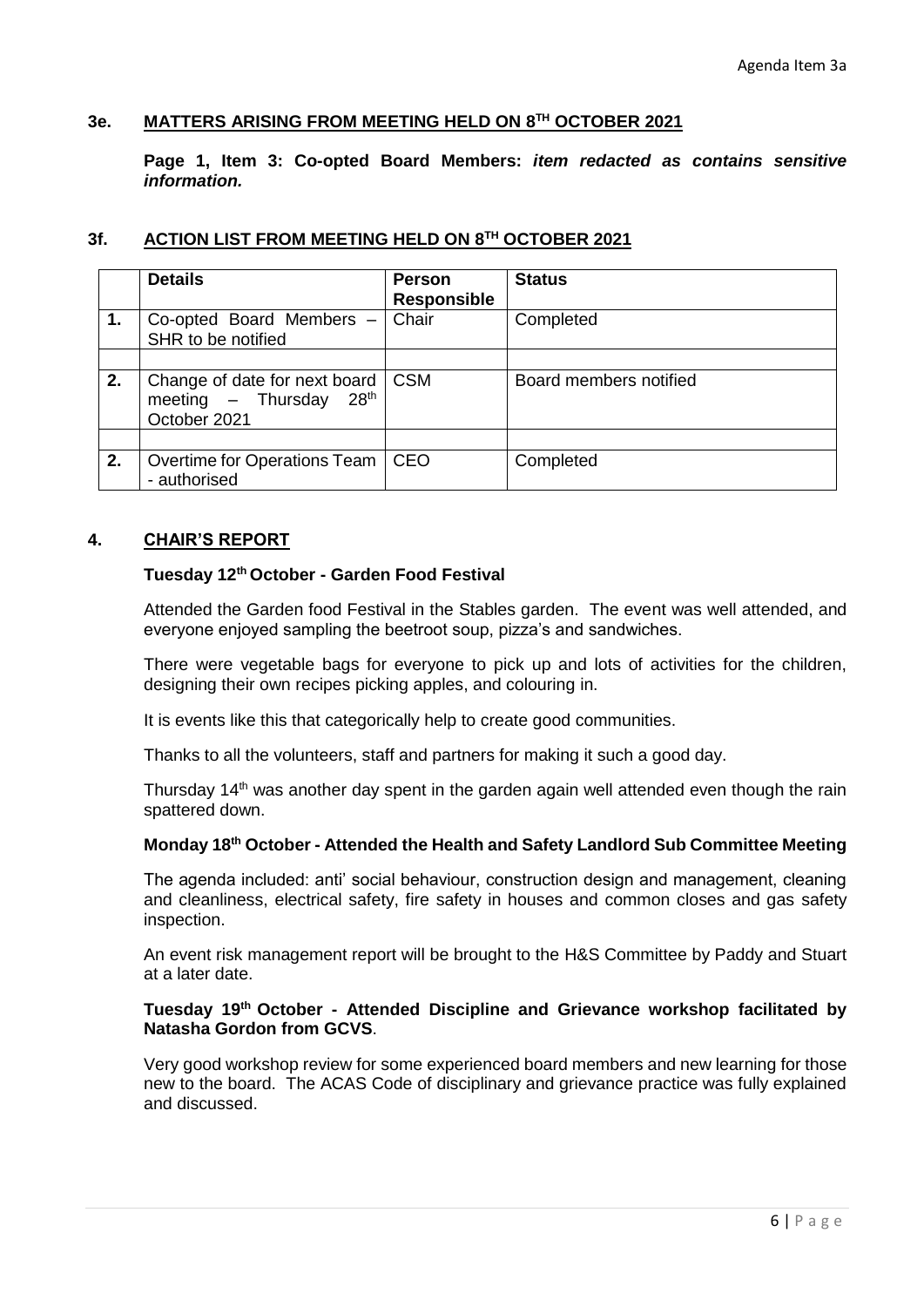## **Wednesday 20th October - Attended Audit and Risk Sub Committee**

This was Richard's first meeting as Treasurer and Chair. I am sure others will agree that his performance was excellent.

Internal audit plan, reviews and updates on a number of topics were discussed as was the group risk register.

### **Thursday 21st October - Attended the Regeneration Sub Committee Meeting**

Topics discussed were the Quarterly Barlia 3 Development Defects Report, Castlemilk Drive Development update. The defects policy and the Regeneration Quarterly Report was approved.

We also had a report from Paddy about The Castlemilk Pantry and Feel Good Veranda's.

### **Monday 25th October - CEO'S 6th Month Review**

Attended CEO's Sixth Month Review with Anna Stuart MBE. Most of CEO's KPI'S and objectives are being met. One or two have been delayed due to ongoing confidential matters and hopefully these will be caught up with by the year end. Details of the review will be presented to the next board meeting.

## **Tuesday 26th October - Chairs Network**

Attended the Chairs Network run by Share. Alwyn Gaffney was the facilitator and a presentation was given by Katriona Shearer. This was an excellent fun filled spiel on what Katriona has learned in the news and media industry and also about how board members and especially chairs should handle the press and media reporters.

#### **The Cassiltoun Group Annual Report and Tenants' Charter report Card**

The Annual report and the Tenants Charter report gives me and I am sure the rest of the board assurance that we are getting things right. Not only that it demonstrates to our tenants and service users that the services we provide are in line with Scottish Government, SHR and City Council aspirations. We demonstrate that we at Cassiltoun have the community at heart and will continue to develop all services to the highest possible standard.

Cassiltoun is an amazing organisation. Our future aspirations are about continuous improvement.

## **7a. CHIEF EXECUTIVE'S BI MONTHLY REPORT**

The Chief Executive Officer presented her Bi Monthly Report previously circulated with the agenda.

#### **SHR Regulatory Framework and Assurance Improvement Plan**

The Board members reviewed the outstanding areas of the Regulatory Framework and highlighted some non-material areas of improvement which have been noted in the Action Plan. The Board noted and approved the Updated Governance and Assurance Improvement Plan as outlined in Appendix 1 of the report and agreed to remove the areas highlighted in green.

The Annual Assurance Statement has been uploaded onto the Regulators Portal.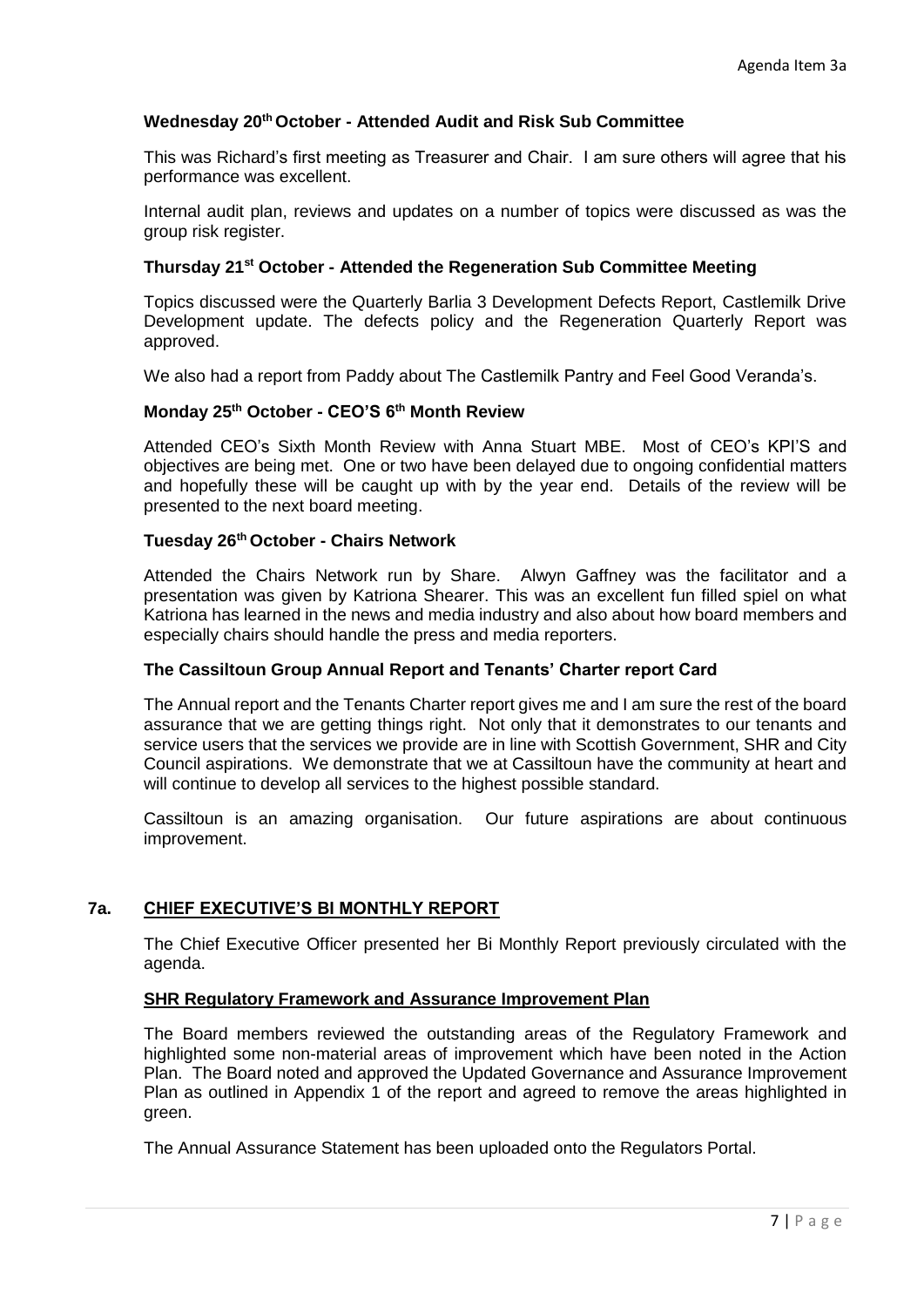Starting our new programme for Assurance Workshops to review the Regulatory Framework, it is proposed to tie the workshops into Board meetings, for example meet at 5.30 pm – 6.30 pm before a Board Meeting. There will not be a requirement to meet prior to every Board Meeting. Dates to be sent out to Board members prior to Christmas.

## **Business Continuity – COVID 19**

There has been no change to the current operational model since the last CEO Report. Staff continue to be required to attend the office in line with business need. The office remains open for appointments only and there is the resumption of some community programmes. There are more in-person meetings with external organisations attending the building. We are currently looking at technology to allow us to hold hybrid Board Meetings and it is hoped from the New Year that this will be implemented.

Staffing levels in the office has been impacted as household members have contracted Covid and although the staff members have remained negative and, under Scottish Government guidance they could return to the office, we have asked staff to work from home until their household member is clear of Covid. Staff have had to leave the office to get PCR tests and work from home until the result is through. We have instructed staff members who have any signs of a cold to also work from home as a precautionary measure.

Julie McNeil enquired if there has been any impact on tenants with staff working from home. The Director of Operations intimated that although we don't have a full complement of staff in the office, staff are able to carry out estate management inspections, appointments within the office. Staff (Operations/Technical/Advice Team) are able to make contact with our tenants via the telephone/zoom etc. Tenants are happy with the service that is currently being provided. A mix of appointments in the office and over the phone is working well. Chief Executive Officer confirmed that the Communities Team are covering activities even when a member of staff has to self-isolate due to COVID. As most of our staff are generic, we are able to cover for each other. With regards to new and temporary staff, it is important that staff are within the office to give support and training.

Richard Sullivan enquired if the temporary staff (agency) was having an impact on our budget. Chief Executive Officer confirmed that we have one temporary member of staff at present. As we have the finance assistant vacancy, we are saving on salary costs. However, it is important that we have this temporary member of staff. Director of Finance & IT confirmed that we currently have a vacancy for Finance Assistant of which the temporary member of staff is covering. *Redacted as contains sensitive information.* The biggest risk is not the extra cost but having accounts that are inaccurate. We cannot have problems or errors. The staffing line in the management accounts is currently £6,000 below our pro rata budget and he could not foresee us deviating from the full year's budget.

## **Housing Development**

**Castlemilk Drive –** Continues to make excellent progress. The first 6 units are offsite and the tenants are delighted. We are now ready to start letting the next block. NRS (Council) visited the site today with the Director of Operations and Laura Edwards.

## **Staffing Review**

As the Board are aware, we were due to have a Staff Structure Review last year which was put on hold due to COVID. We have been instructed by the Association's Solicitor not to carry out a full staff structure review due to the ongoing matters but to carry out a micro review of the staff who are on temporary posts/temporary responsibility payments and extra hours.

The Staffing Sub Committee approved the recommendations contained within the report (previously circulated with the agenda).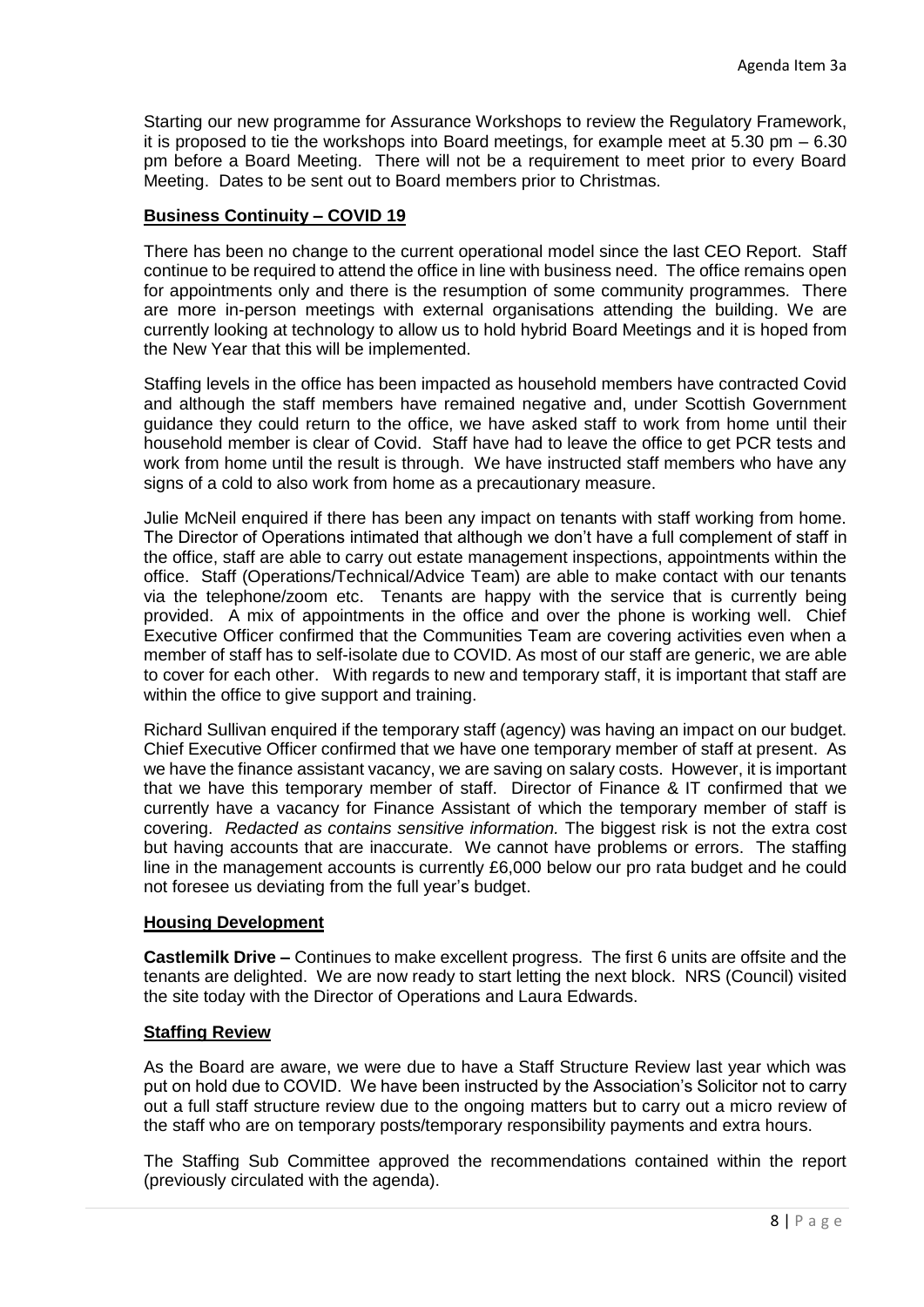The Chief Executive Officer sought the Board's approval to approve the recommendations contained within the report. *The Board unanimously approved all the recommendations contained within the Staffing Report.* 

## **Subsidiary/Sub Committee Updates**

The Board noted the minutes of the Subsidiary and Sub Committees previously circulated with the report.

Subsidiary decisions are detailed under Agenda Item 19.

### **AGM – 11th September 2021**

Our AGM was held virtually on 11th September 2021. We required 18 members to be quorate and had 32 members were in attendance (9 proxy submitted).

### **Industry Updates**

The Chief Executive Officer highlighted industry updates and the hyperlinks to each update were detailed in the Bi Monthly report.

The Chief Executive Officer raised the report entitled "Impact of COVID 19 Pandemic on the social housing sector in Scotland in comparison with the whole of the UK". This was published by the Social Housing Resilient Group in August 2021. We are part of the Resilient Group (Page 3 of the Report). The report gives a flavour of what was happening across the sector and comparisons with England in terms of Rent Arrears; staff absences, tenancy turnover rates, voids etc.

## **CEO Training/Networking**

Since the August Board meeting, the CEO has attended:

- Meeting with ACOSVO CEO mentor
- Meeting with Mairi Mcallan MSP
- Meeting with Stuart McDonald MP
- Sector Resilience meeting (SFHA and others)
- Virtual and in person meetings with sector CEO's (variety of topics)
- Speaking engagement at GSEN
- 'Leading a Mentally Well Workplace' (ACOSVO) Castlemilk Locality Planning meeting

## **Christmas Closure**

It has been normal practice to close the office for the Christmas and New Year break on 23rd December and ask staff to take 24<sup>th</sup> December as leave.

Richard Sullivan recommended that the Board grant 24<sup>th</sup> December off and that staff should not use their annual leave.

Corporate Services Manager intimated that within the Terms and Conditions, staff are aware of their annual leave entitlement.

Chris O'Brien agreed with Richard Sullivan's recommendation as staff have worked extremely hard over the past year.

*After discussion, the Board unanimously approved to close the office on 24th December and to award staff the day off.*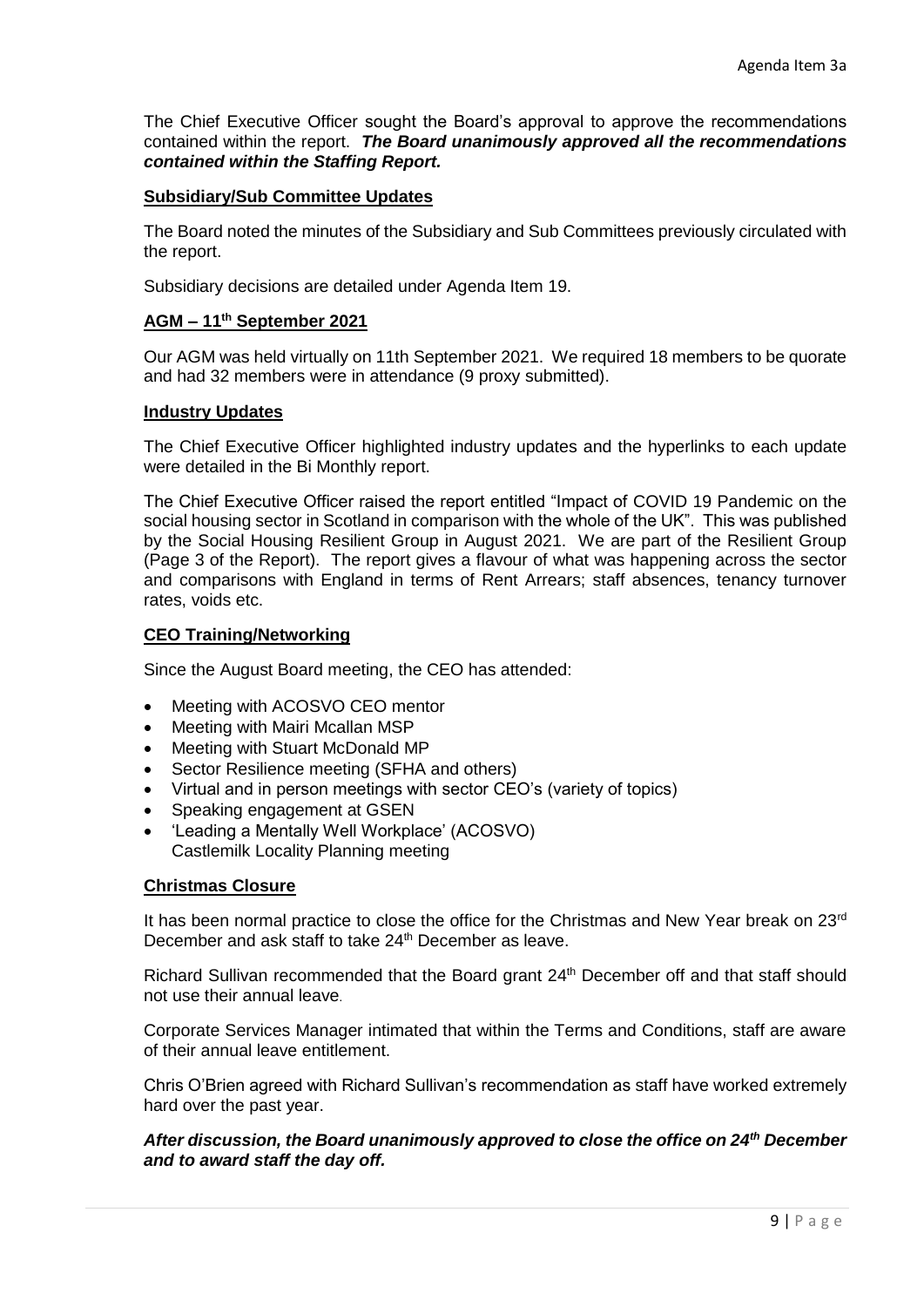Julie McNeil enquired if there would be a financial implication if we close the office on  $24<sup>th</sup>$ December. The Chief Executive Officer confirmed that we do not take many rent payments on 24<sup>th</sup> December and the office is very quiet in terms of footfall. We have over many years, closed the office on 24<sup>th</sup> December.

## **Awards and PR**

One of the non-material areas for improvement on the Assurance Action Plan relates to promoting the work that we do. The following is an example of how we are addressing this.

Cassiltoun were recently shortlisted for 2 awards. The first for our Barlia 3 Housing development and the second for Charity of the Year. We faced tough competition and unfortunately did not win. Cassiltoun has also featured in the Housing press. There were 2 articles, the first related to our new tenants moving into Castlemilk Drive, the second being the community benefits relating to that development.

## **CEO 6-month Review**

The CEO 6-month review was carried out by the Chair and Vice Chairperson on 25<sup>th</sup> October 2021. A copy will be circulated to the Board at the next meeting.

## **Group Risk Register**

The Chief Executive Officer presented the Group Risk Register which had been approved by the Audit and Risk Sub Committee at their meeting on 20<sup>th</sup> October 2021.

Julie McNeil intimated that it was good to note that Pensions were a moderate risk and the mitigations in place to make it a low risk. The Chief Executive Officer intimated that we will be looking at getting external advice for Pensions in the new year.

## *The Board noted and approved the Group Risk Register.*

#### **Business Planning Process for 2022-23 Business Plan**

The Chief Executive Officer proposed to look at a venue for January 2022 to carry out our Business Planning processes. The Board approved to have this work carried out at a venue and in person.

Evelyn Ferguson enquired if we can look at a small gathering for the official opening of the newbuild properties. Chief Executive Officer confirmed that this is something we will do in the Spring.

#### **Board training dates**

Cassiltoun HA's Rules – Thursday 18th November 2021 between 6pm – 7.30pm

Anti-bribery and Corruption Training – to be organized with internal auditors or another supplier for Wednesday 1st December 2021.

Equality Impact Assessment Training – currently seeking costs from HQN re training for board member. Date to be set for January 2022.

## **The Board noted and approved the contents of the Chief Executive's Bi Monthly Report.**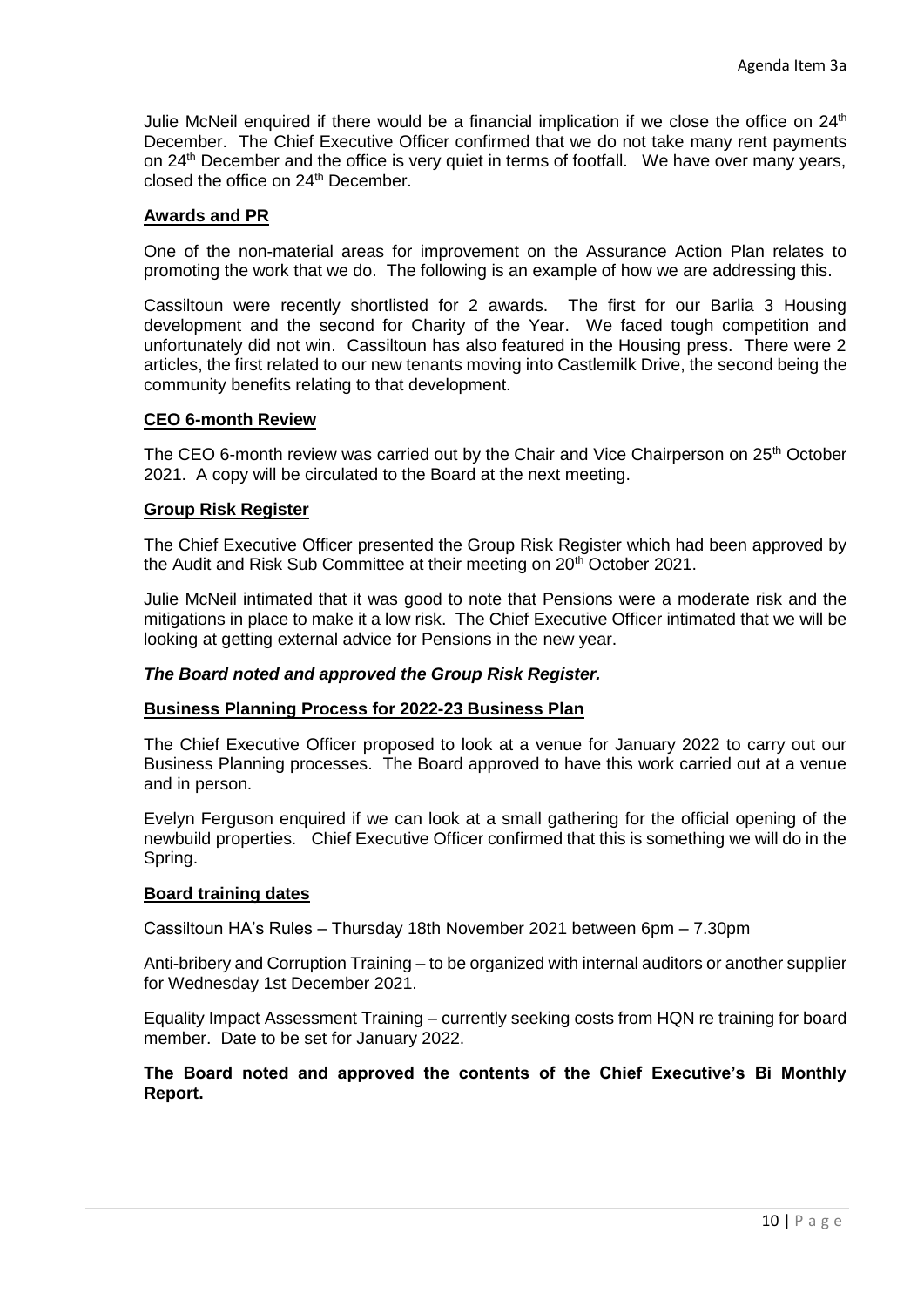## **7b**. **TRAFFIC LIGHT REPORT**

The Chief Executive Officer presented the Traffic Light Report Mid-Year Review.

The Board noted that a lot of our operational objectives are currently ongoing but making progress.

Progress with plans for the Social Enterprise and Wellbeing Centre including funding and development plans is currently on hold due to land acquisition issues and funding position.

Three operational objectives have been completed.

## *The Board noted and approved the update to the Traffic Light Report.*

## **8a. MANAGEMENT ACCOUNTS – SEPTEMBER 2021**

The Director of Finance & IT presented the September 2021 Management Accounts previously circulated with the agenda.

The Accounts once approved, will be passed to our lenders in line with loan conditions.

Since writing the Accounts, the forecast will change. Grant income will be £30k less than we predicted at the time of drawing up the budget when we come to the year end.

Reactive maintenance costs are higher than budget but the pace as slowed down.

The overall underlying position stays the same as August with us being behind the pro rata budget.

Grant income was showing temporarily higher than the pro rata budget, however we have received a Cycle and Bin Storage grant last year which has still to be spent.

Major repairs – the rate of work will have to increase significantly if we have to undertake £800,000 over the remaining months of this year. This will be dependent on availability of contractors/materials.

Estate Maintenance – is in line with pro rata budget.

The change in the Estate Maintenance Contractor – the Director of Operations will inform us if there is any change in the costs.

The actual results for the 30 items from salaries & pension down to contingency shows we are still very close to the £1,819k pro rata budget with the actual being £1,809k. The forecast is expected to exceed budget by around £58k although a difference in depreciation could easily mask the monetary figures. The Director of Finance & IT confirmed that he was working on putting the 6 newbuild properties onto the software in order to work this out.

Capital expenditure – in line with expectations. Increases to £2.8m for Castlemilk Drive.

In comparison to last year, on an underlying basis if we strip out depreciation and grants, our surplus would be £98k and pre COVID we would have had £155k.

Our statement of financial position, arrears trend has been flat on average, and although the arrears did increase for September, they came back down in October ie to £173,000. In order for arrears to come down, we need cash to be above £377,000. Cashflow statement shows £370,000 in the month of September.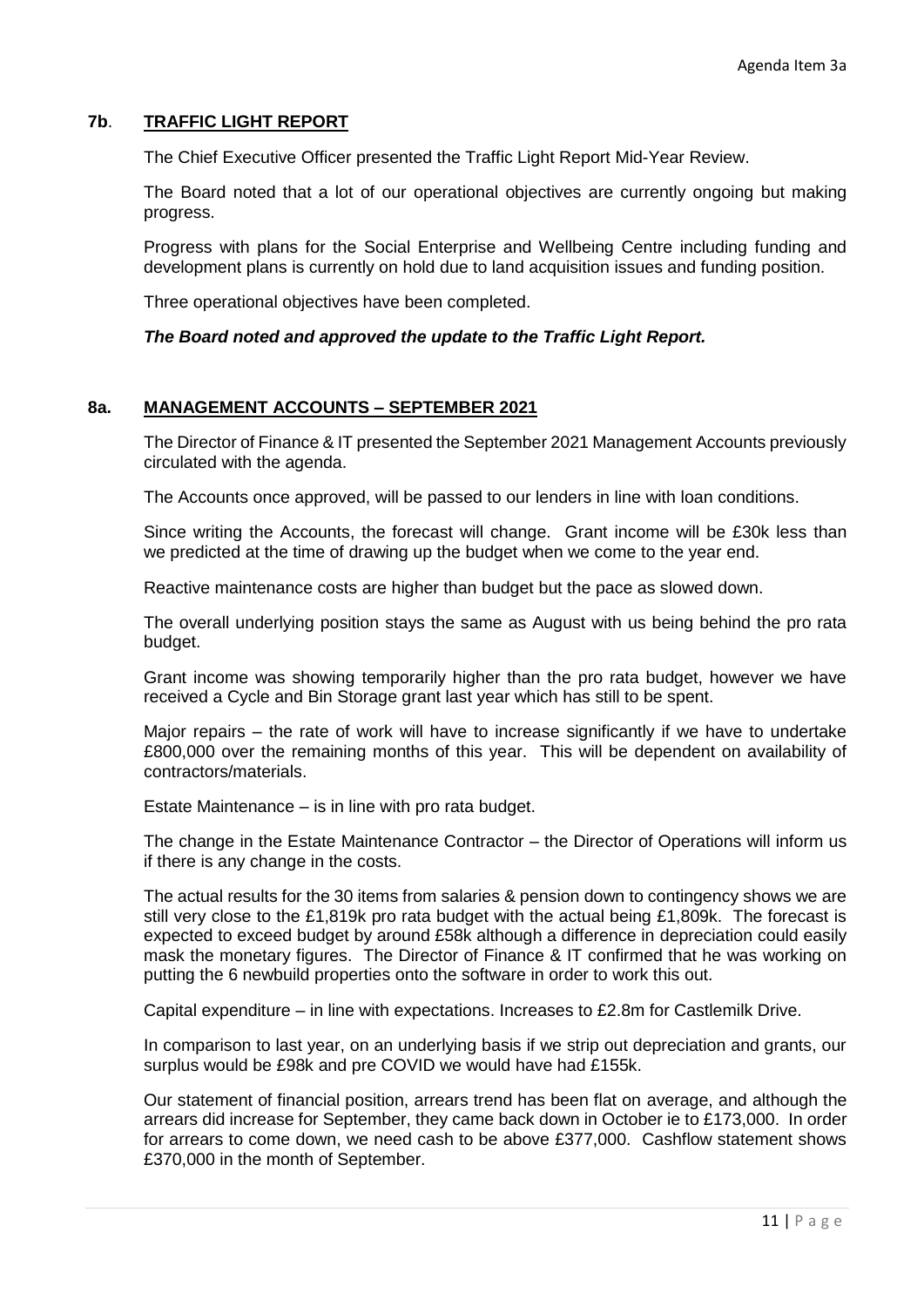Pensions – cover under agenda item 8c.

In terms of fixed assets for IT project spend, we have a budget of £28k. £9k has been spent on laptops and enhanced backup and £9k on our new photocopier. The purchase of Yooz and/or other financial software is under review as is the purchase of BRIXX financial software.

The SMT are considering IT equipment for Hybrid meetings.

Loan Covenants are met and if we continue to have a very low major repair spend we will sail through our interest cover.

Statement of financial position – current arrears £182,000 and will come down to £172,000 in October.

Cash at bank £7.2m. Projection for year end is £4.5m

Forecasting for major repairs is still to be undertaken.

Richard Sullivan enquired that the high void loss is due to a property in Machrie Drive and if this is a high void loss will it impact on the % of the void loss.

Director of Operations informed the Board that 68 Machrie Drive is a supported accommodation property where you have 2 occupants plus the care provider. It is not a Scottish Secure Tenancy, it is a shared occupancy agreement. They were unable to fill one of the occupancy due to COVID. As only half of the rent was being paid, it was not classed as rent arrears, it was a void. We having been working with the Care provider and the occupancy has now been filled. Our void loss will be impacted. The Chief Executive Officer reminded the Board that a report was presented regarding this void and approval was sought for this void loss. This was an anomaly and was due to COVID.

Richard Sullivan enquired if it will be difficult to reduce our arrears? Director of Operations intimated that as a team we are looking at arrears. An Arrears Action plan is in place. There have been various difficulties due to COVID and as an Association we took a decision at the start of lockdown not to actively pursue tenants who were struggling. The Scottish Government took the decision to make it a 6 month period prior to a Notice of Proceedings to go live. We are confident that we will get arrears down. The team worked very hard and they have got the arrears down by £10,000 this period. Cassiltoun's ethos is to work with our tenants and support them to sustain their properties. We predict in line with other years there will be a spike at Christmas and we will work hard to mitigate against this.

The Chief Executive Officer informed the Board that we are looking at the Scottish Government funding that is coming out via the Council to assist some tenants who have accrued arrears during COVID. We are waiting on the criteria being issued and we will be ready to apply for any tenants who fall under this criteria.

*Redacted as contains sensitive information.* Director of Finance & IT intimated that he had been in touch with a temporary agency with regards to what is needed and we await CVs from them. There will be a risk of our accounts being incomplete or inconsistent. The Chief Executive Officer reassured the Board that we are contacting agencies for temporary cover until the end of December 2022. We will also be asking our Auditors, Azets to take over the payroll function until the end March 2022.

*After discussion, the Board unanimously approved the Management Accounts for September 2021.*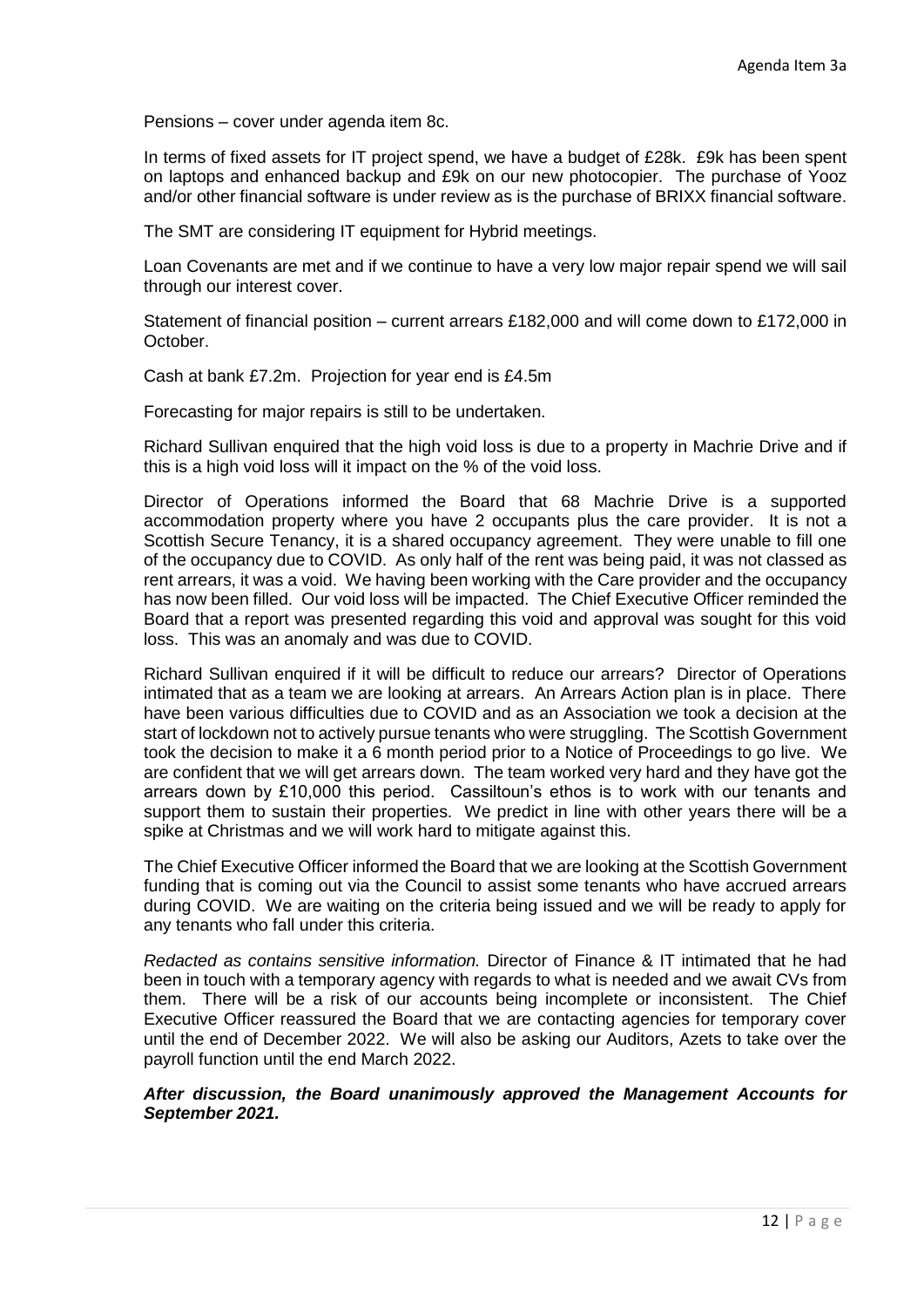## **8b. RENT OPTIONS CONSULTATION PAPER**

The Director of Finance & IT presented the above paper previously circulated with the agenda. He informed the Board that we need to decide as to how we deal with the new build properties re rent increase.

Our business plan models inflation at 3%, which now sits at a higher level of RPI and CPI. When looking at rent setting we need to follow our rent setting strategy.

The SMT met and discussed what we think may be fair and reasonable and the proposals are that we consult with tenants re an increase of

2% 3% 4%

The SMT are suggesting three options, but the Board may consider a lower number.

Looking at the background and affordability, graphs were included in the report that came from the model that was developed by SFHA and enhanced by Housemark. The model doesn't have the current years 2021/22 rent levels. Other data comes from the UK Government Annual survey of people's earnings of which in the past Cassiltoun have been asked to participate in. The affordability model on page 2 of the report, remains a web only software.

Based on Cassiltoun's average rent for a 2 bedroom flat (of which we have 646) is £80.40 and a council tax band of B, then for a living wage couple, the rent is 18.3% of incomes. This then falls into the affordable criteria since it is less than 25%.

Benchmarking information from local RSLs was also included in the report (page 3) based on similar stock size. The data is a year and half out of date.

CPIH sits at 2.9% RPI today is 4.9% CPI is 3.1%

Following the formal consultation exercise with tenants in November/December, the Board will receive a report on the outcome at its meeting on  $26<sup>th</sup>$  January 2022 to make a decision. This timetable will give us time to write to tenants as well as the Housing Benefit team.

The table on page 5 of the report gives the Board like for like comparisons with repairs averaging at 6.6% and comparable management costs 6.8% higher.

The SHR will be scrutinising RSLs with high rent increases.

It is recommended that Cassiltoun's consultation options are linked directly to the business plan rather than the presently volatile RPI/CPI.

The Business Plan will benefit from a refresh and take into account various changes over the past 2 years with the lower rent increases, increases in costs and the new stock condition survey.

The Chairperson enquired if the Housing Benefit team had any benchmark figures that they have with regards to rent rises each year. The Chief Executive Officer confirmed that Housing Benefit would not have any figures.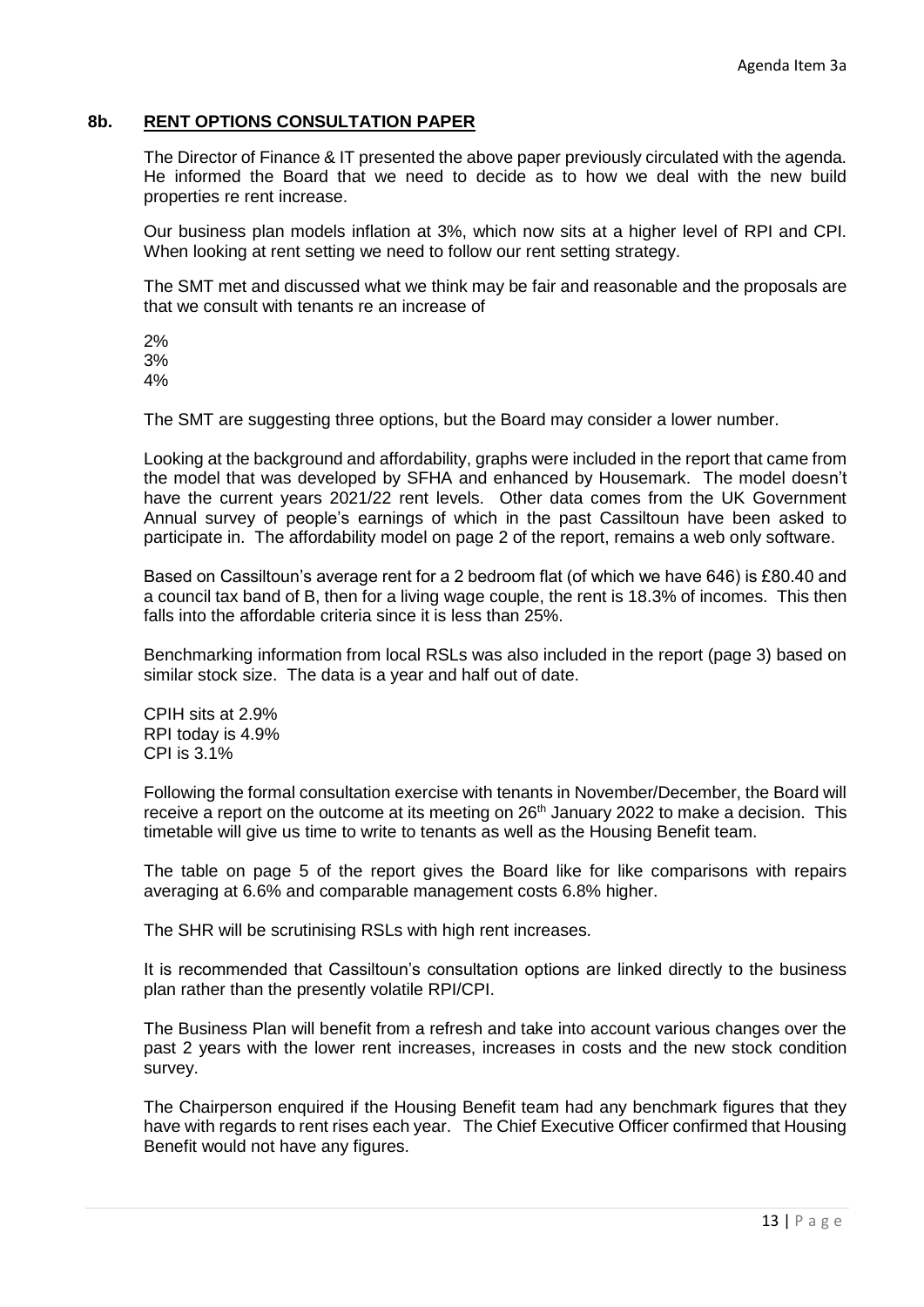Richard Sullivan intimated that if we put rent up by 3%, we would sit slightly below the Scottish average for 2-3 apartments, but significantly over the Scottish average for 4 and 5 apartments.

In cash terms per week, if we put our rent up by 3%, this would be 2 apt - £79.36 3 apt - £81.90 4 apt - £93.70 5 apt - £103.89

Richard also asked what impact will this rent increase have on potential arrears. The burden will be place on families with larger families.

Director of Finance & IT intimated that the budget yesterday agreed to increase National Living Wage by 6% and more beneficial tapering of universal credit rates.

Director of Operations intimated that anytime we discuss rent increase, there will always be tenants that will struggle and in particular working families. Families who do not work, will not be impacted as their housing benefit will increase in line with our rent increase, 666 of our tenants receive at least partial support with their housing costs. Where tenants will struggle to pay our Advice Team would step in to support.

Julie McNeil intimated that the Budget yesterday agreed to increase the National Living wage and that not everyone gets help with their rent and although the mitigation for UC affects people who are working the tapering effect in no way makes up for the £20 UC per week that people are losing. Looking at our Management Accounts we are in a good financial position and she had no concerns regarding the three options.

Anna Stuart MBE intimated that since furlough has ceased, there are a lot of people who have lost their jobs. She also enquired if there were any changes in the Budget with regards to National Insurance and Income Tax that may affect tenants. Maureen Watson confirmed that there is an increase of national insurance that will come into effect from 1 April which was not part of the budget but was previously announced by the Government.

The Chief Executive Officer intimated that GWSF are starting the process of benchmarking re rent increases. There were only 4 members who had responded. One organisation was proposing 2.7% and the rest were base around CPI rate.

Chris O'Brien agreed with the points raised with regards to affordability for tenants. However, enquired what would be the impact on the Business Plan in the long term in terms of affordability and the services we provide if we cannot keep rents in line with the Business Plan. Last year we set a rent increase below what we planned for. The Chief Executive Officer confirmed that once we get the Stock Condition Survey results and refresh our Business Plan we will get a clearer picture of where we sit in terms of our long-term financial forecasting. If we do not have the income coming in we will need to look at the costs going out. If our rent increases impact the business plan long term and they are not keeping in line with what we have modelled in our business plan we would need to address that issue. The Director of Finance & IT intimated that if we decide to go down a 2% route, there would be a gap between money going out and what we are getting in. The bank balance drops to £300,000 in year 2029 and what would be interesting to see if the Business Plan refresh shows a smaller number that year then we probably we would have to cut back in major repairs that year. The Chief Executive Officer reminded the Board that the 2029 figure of £300,000 is impacted by the assumed debt on withdrawal from the Strathclyde Pension Scheme.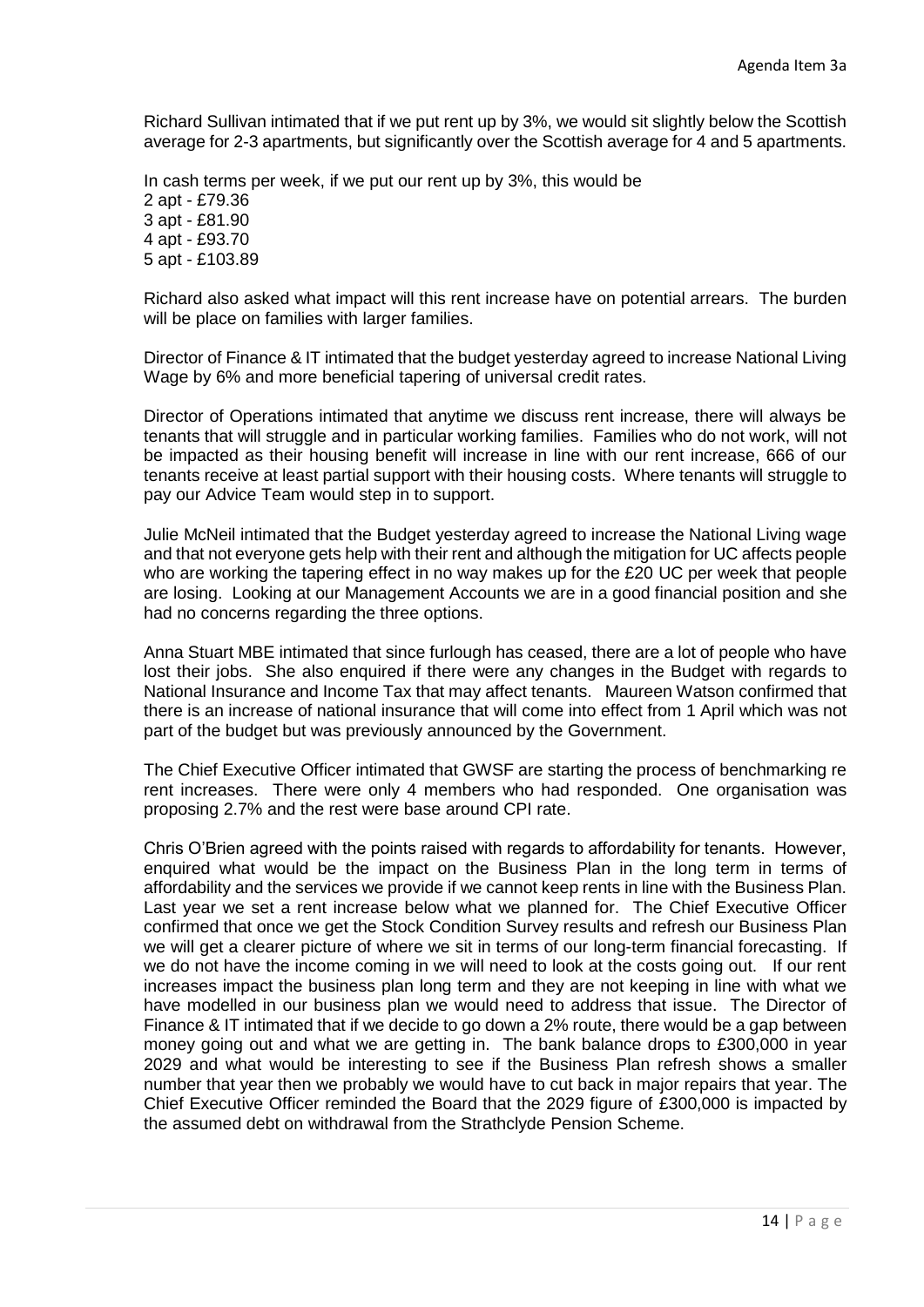George Kelly enquired if a 4% rent increase would give us a bit extra. If we apply a 3% rent increase we would lose £90k against the Business Plan. Director of Finance & IT confirmed that the 4% would give us a bit extra but we need to look at affordability and there is no point putting rents up when arrears would rise and tenants leave us with arrears or abscond.

Anna Stuart MBE intimated that we have not made a decision as yet on the pay award for staff. This will impact the Business Plan as well.

### *After discussion, the Board unanimously approved to consult with tenants re a rent increase of*

*2%; 3% and 4%* 

## **8c. PENSION UPDATE REPORT**

The Director of Finance & IT intimated that he had provided the year end valuations of the SHAPS Pension Scheme and Strathclyde Pension Scheme with the agenda.

### **Strathclyde Pension Scheme**

Employer Contribution – redacted as contains sensitive information

Employee pays an average – redacted as contains sensitive information

### **SHAPS Scheme**

Employer Contribution – redacted as contains sensitive information (SHAPS includes £150,000 of past service deficit)

Employee pays – redacted as contains sensitive information.

At a Pension Meeting in December, attended by the DoF/IT, it was confirmed that, the past service deficit in its current form is due to finish in September 2022 or March 2023. However, SHAPS may introduce a new past service deficit payment after that date. There is uncertainty at the present time.

#### **8.00 pm – Standing Orders**

Richard Sullivan intimated that if a workshop could be set up to discuss Pensions as there would be more time required to discuss further. The Chief Executive Officer also reminded the Board that as previously discussed, we would procure independent advice on Pensions before Christmas and the report and external consultant would be used to update the Board.

## **9. CHARTER BENCHMARKING PRESENTATION**

The Director of Operations presented Charter Benchmarking information via a power point presentation.

As the Board are aware, every year after the ARC has been submitted, the SHR provides benchmarking information around September that feeds into the Report Card.

We benchmark against our local landlords, GHA (half of our stock came from GHA) and the Scottish Average.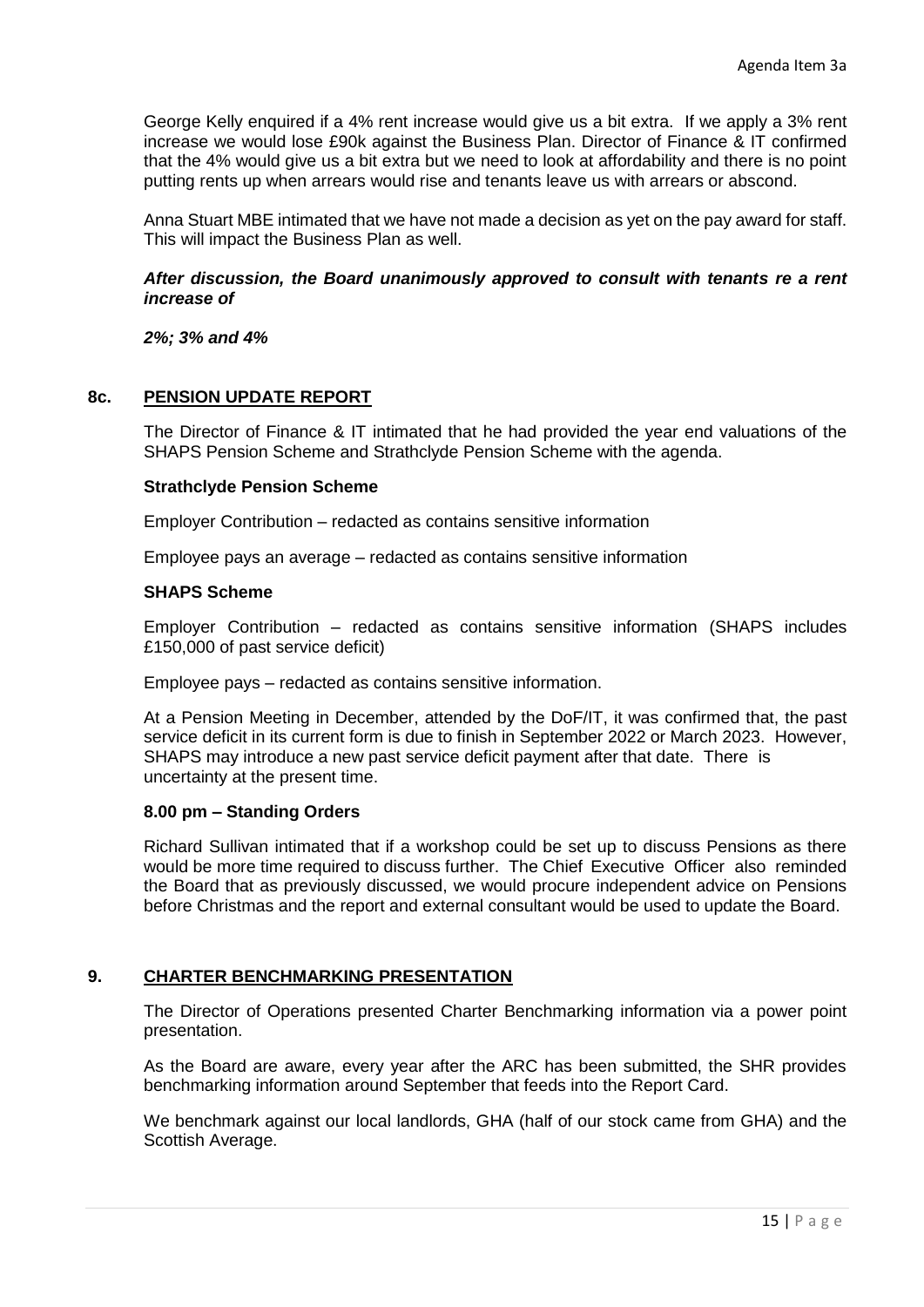### **Summary**

The agreed areas for improvement for 2021/22 contained within the Report Card are:-

Rent Arrears

Improved void loss performance (0.68%)

Improved days to let (33.09 days)

To ensure that 100% of our properties receive their gas servicing within the anniversary date

Our rent arrears increased due not only to COVID19 but also Newbuild coming offsite in the middle of the pandemic and an increase in void letting times due to SG Restrictions-

2018/19 - Rent arrears – 2.58%

2019/20 - Rent arrears – 3.29%

2020/21 – Rent arrears – 4.69%

Arrears Action Plan in place to ensure that arrears are managed in line with policy and procedures and reduce in 2021/22.

The Chairperson thanked the Director of Operations for an excellent presentation and we know the areas that we need to improve on.

## **10. REVIEW OF GROUP RISK REGISTER**

Previously covered under Agenda Item 7a.

## **11. GDPR/FOI**

Nothing to report

#### **11a. Quarterly Return to Information Commissioner**

Corporate Services Manager presented the Quarterly Return to Information Commissioner. For Quarter 2, we have received 9 SAR requests and 1 FOI requests. All have been achieved within their timeframes.

*The Board unanimously approved the quarterly return to the Information Commissioner.*

### **12. CORPORATE/HR REPORT**

The Corporate Services Manager presented the above report previously circulated with the agenda.

**Staff absence Quarter 2:** 1.29% 10 staff (4 staff were off between 10-20 days and all now returned to work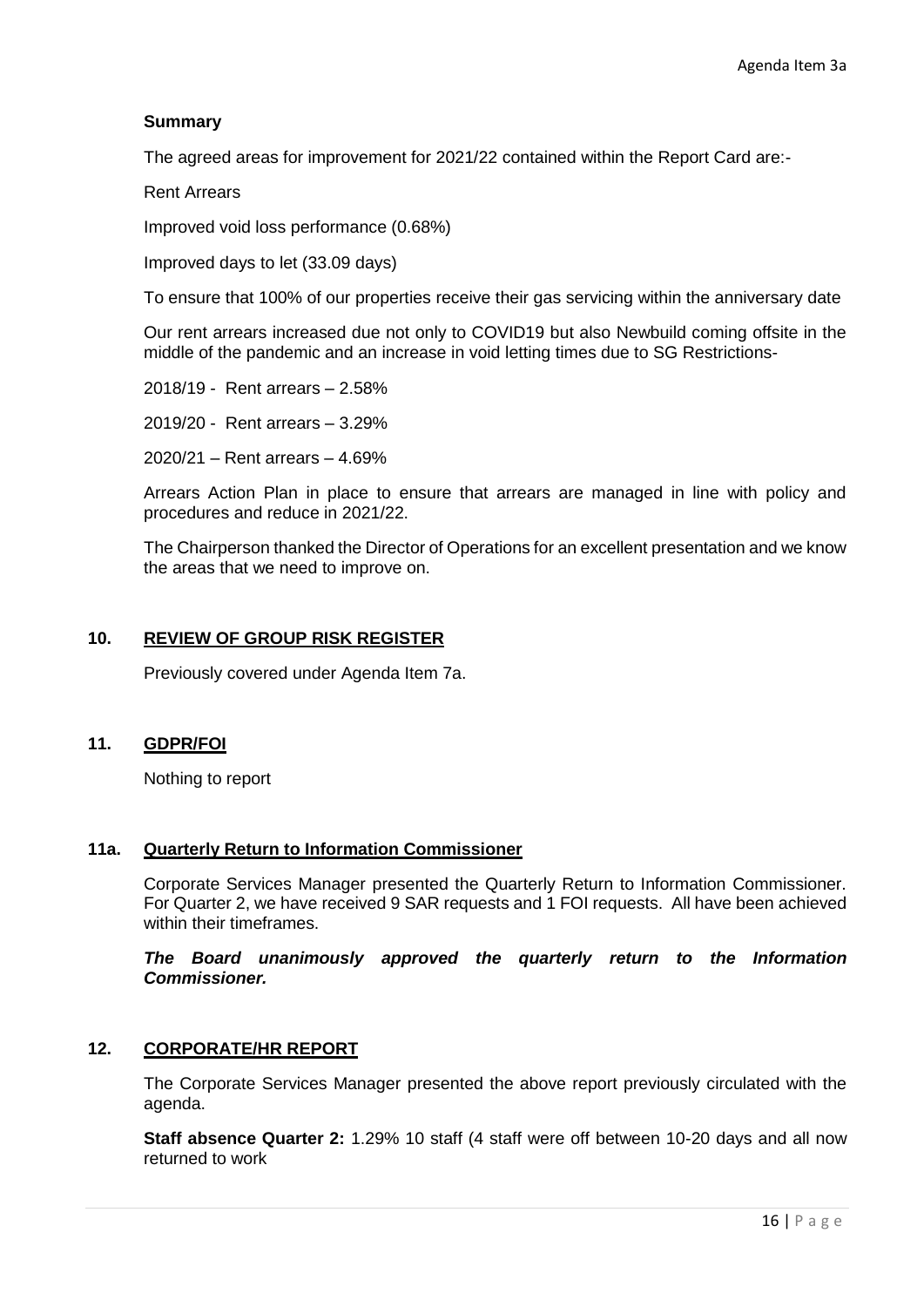### **Board attendance:** July – Sept 76.67%

### **Board Training:**

3 x board members have completed 2 training courses

5 x board members have completed 1 training courses

2 x board members have completed 0 training courses

1 board member has reserved 3 training courses during late October and November

## *The Board noted and approved the contents of the Corporate/HR Report.*

## **13. COMPLAINTS REPORT**

The Corporate Services Manager presented the above report previously circulated with the agenda.

To date we have received 14 complaints. 13 complaints dealt within timescales. 1 complaint was late due to mixed communication between staff.

There were three stage 2 complaints that were responded to within the 20 working day timescale.

## *The Board noted and approved the revised complaints report.*

#### **14. CORRESPONDENCE**

None

## **15. APPLICATIONS FOR MEMBERSHIP**

None

#### **16. USE OF SEAL**

None

## **17. ENTITLEMENT, BENEFIT AND PAYMENTS**

None

## **18. NOTIFIABLE EVENTS**

As the Board are aware, there are two notifiable events at present: -

1. Ongoing operational issues regarding COVID which the SHR have indicated that they would wish to remain live.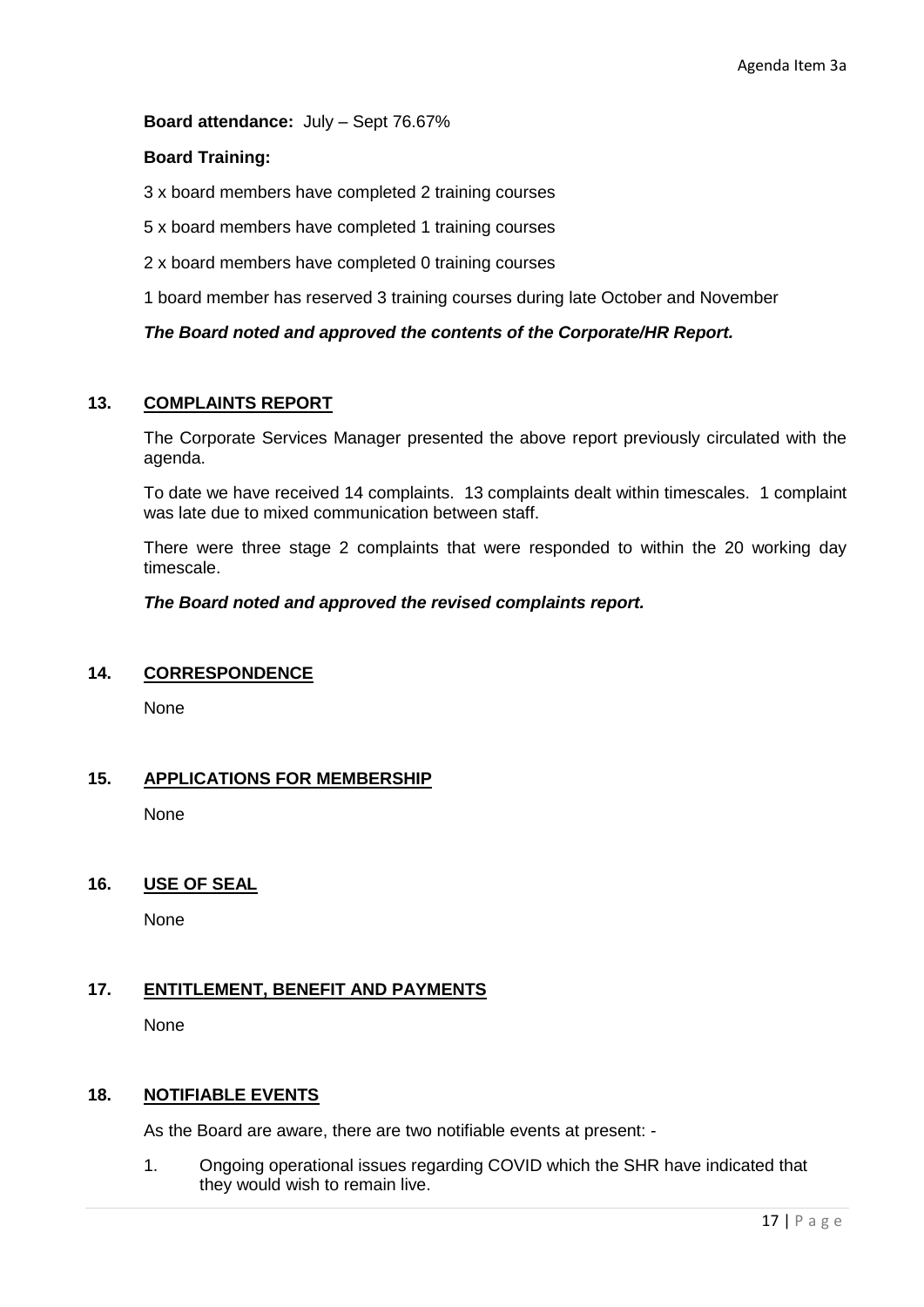- 2. redacted as contains sensitive information
- 3. Governance Issue

## **19. SUBSIDIARY AND SUB COMMITTEE DECISIONS MADE BETWEEN 30TH SEPTEMBER 2021 – 28TH OCTOBER 2021**

**Staffing Sub Committee – 30th September 2021**

**Election of Chairperson** – Chris O'Brien

**Pay Award** – proposals to be presented at a Staffing Sub Committee meeting in Nov/Dec 21

### **Staffing Report**

*Redacted as contains sensitive information.*

**Pension Update** – DoF/IT to provide a report to the Board of Management on the current pension position

#### **Policies approved**

**Stress** 

H&S

Shared Parental Leave

Staff Code of Conduct

Terms and Conditions approved to reflect changes in Maternity, Paternity and Adoption

## **Audit and Risk Sub Committee – 20th October 2021**

Noted and approved Internal Audit follow up review is taking place on 25<sup>th</sup> and 26<sup>th</sup> October

Noted and approved Internal Audit Governance review will be taking place on  $25<sup>th</sup> - 27<sup>th</sup>$ October 2021

Noted and approved updates against Internal Audit Action Plans

Group Risk Register – Risk 1, 5 and 11 were updated by Audit & Risk Sub Committee

## **20. HEALTH & SAFETY/HWL**

HWL: Working through Action Plan. Currently looking at Health Checks for staff.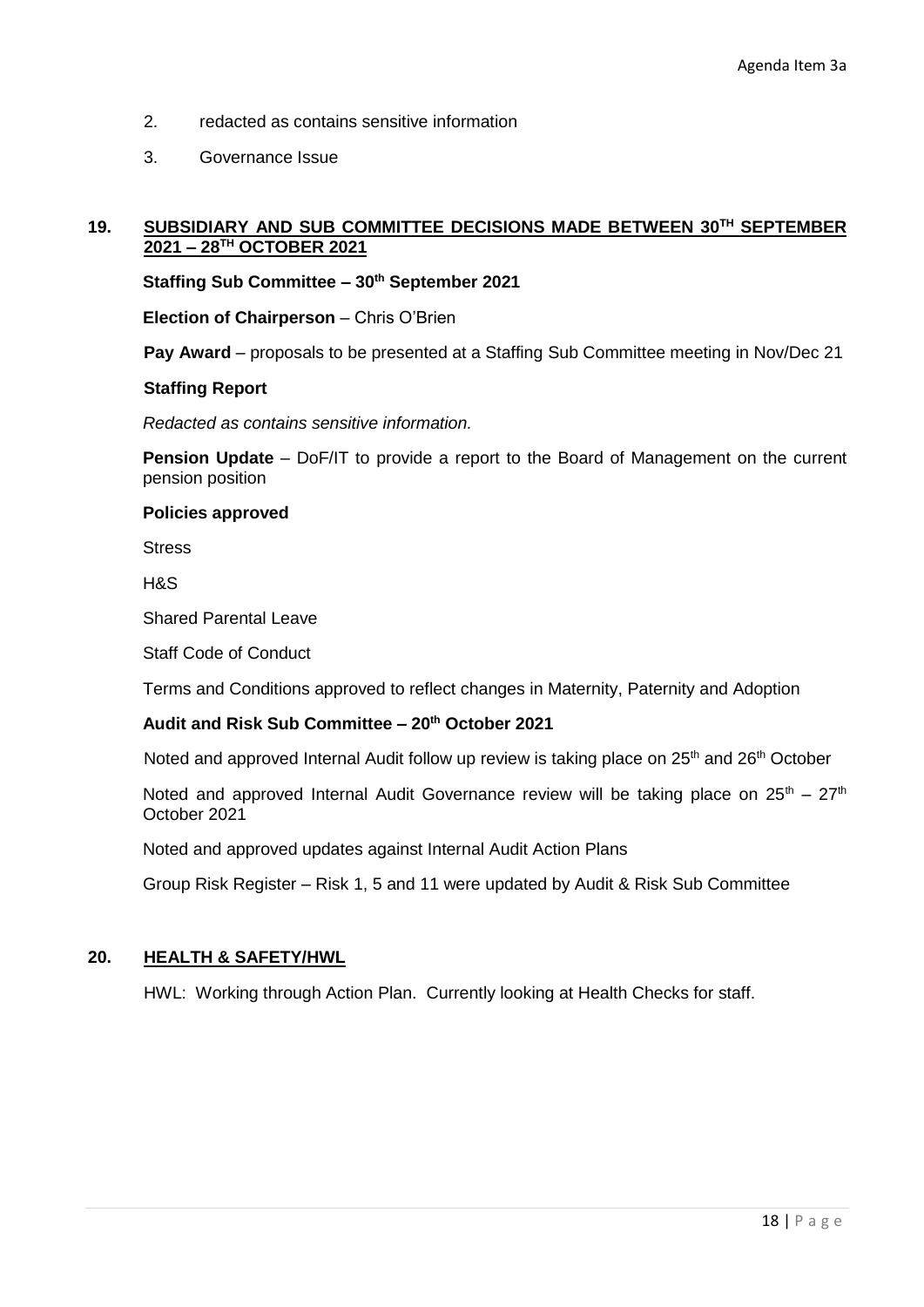# **21. AOCB**

**Machrie Road:** William Craig enquired as to the opening of Machrie Road. The Chief Executive Officer confirmed that we have received notification at the road will remain closed and residents and tenants will be informed.

**Research Resource, Rent Consultation:** As in previous years, the Association has used Research Resource to carry out independent rent consultation with our tenants. *Redacted as contains commercially sensitive information. After discussion, the Board unanimously approved to appoint Research to carry out the rent consultation process with our tenants.*

**Company Jeep:**The company vehicle (Jeep) is now 14 years old. The cost of the upkeep is expensive and it is now requiring repairs to keep it road worthy.

The Board's approval was sought to sell the Jeep and come back in the new year to the Board for alternatives. *The Board unanimously approved to sell the Jeep.*

**Finance Team:**The Chief Executive Officer sought approval to recruit a temporary member of staff *redacted as contains sensitive information.The Board unanimously approved to employ a temporary member of staff for the Finance Team and to appoint Azets to carry out our payroll function until March 2022.*

Julie McNeil thanked Director of Finance & IT for all his hard work. The Chairperson also thanked the Director of Finance & IT for his detailed Management Accounts and Pension Report.

**Co-opted Board Members:** *redacted as contains sensitive information.*

The Chairperson presented two new potential co-opted board members

Geri Morgan and Gordon Williamson

The two potential co-optees have a breadth of knowledge and experience within the Housing Sector. Copies of their biographies were previously circulated to the Board.

### *After discussion, the Board unanimously approved to appoint both Geri Morgan and Gordon Williamson as Co-opted Board Members.*

*Redacted as contains sensitive information.*